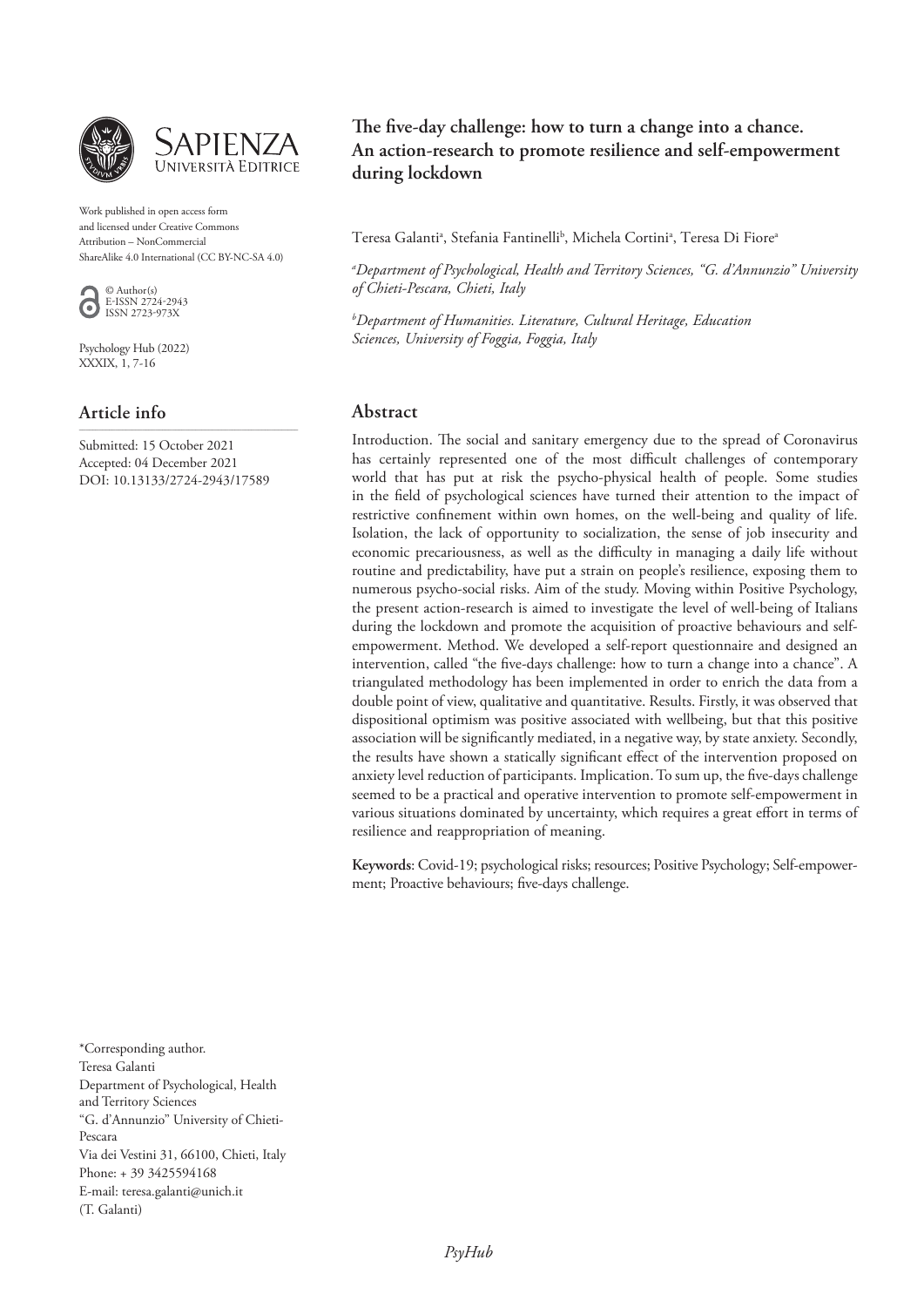# **Introduction**

The socio-sanitary emergency resulting from the spread of coronavirus certainly represents one of the most difficult challenges in the contemporary world, which has put the psycho-physical health of people at risk. Faced with the spread of the virus, several studies have been conducted with the aim of not only collecting health and epidemiological data but also investigating the effect of Covid-19 on individuals and communities, as well as the consequences of the actions adopted by institutions to counteract its spread (Converso et al., 2021; Ergin, 2021). The main impacts have concerned not only friendships and family relationships but also the ability to relate to a new way of organizing and managing work, as well as the sense of precariousness and uncertainty about the future, involving people on multiple levels, from the physical to the psychological, environmental, and relational levels. These studies have facilitated a better understanding of the psychosocial impact of exposure to a pandemic, as well as the determination of its effects to mitigate them and cope with future pandemics (Ergin, 2021).

Regarding the restrictive measures adopted, primarily home confinement during the first phase of the pandemic, some studies have tried to emphasize their consequences on well-being and quality of life. In fact, isolation, lack of socialization opportunities, sense of job insecurity, and economic precariousness, as well as the difficulty of managing daily life without routine and predictability, have severely tested the resilience of people, exposing them to numerous psychosocial risks. These include the risk of stopping in believing that we have multiple possibilities in front of us and that we have power over reality. When we stop believing in our possibilities, we stop growing, and development dies.

In such a scenario, the ability to withstand setbacks, adapt positively, and cope with adversity becomes a priority, which is described as resilience (Killgore et al., 2020b). Resilience during the COVID-19 pandemic was significantly lower than normative data, suggesting that the crisis triggered by the pandemic negatively affected population resilience, perhaps due to acute changes in emotional outlook and perceived support (Killgore et al., 2020a). Masten (2018) defines resilience as "the capacity of a dynamic system to successfully adapt to disturbances that threaten the function, survival, or development of the system" (p. 187), whereas the American Psychological Association (APA, 2014) defines resilience as a process of bouncing back from difficult experiences and adapting well in the face of adversity, trauma, tragedy, threats, or significant stress sources. Individual resilience contributes significantly negatively to the prediction of depression, anxiety, stress, and obsessive-compulsive symptoms (Bonanno et al., 2004; Hjemdal et al., 2011; McEwen et al., 2015).

Thus, the protective role that individual resilience might play against COVID-19-related psycho-social risk seems evident, as does the study and implementation of an intervention to promote it. Studies and interventions of this nature find fertile ground in the panorama of positive psychology, whose key assumptions, though not exhaustive, are presented below.

Positive psychology (Seligman & Csikszentmihalyi, 2000) is a psychology science of positive subjective experience, positive individual traits, and positive institutions that promises to improve the quality of life and prevent the illness and disease that arise when life is sterile and meaningless.

Thus, in contrast to the dominant approach in psychology characterized by an exclusive focus on human pathology or disfunction, positive psychology proposes a new approach aimed to "catalyze a change from preoccupation only with repairing the worst things in a life to also building positive qualities" (Seligman, 2020, p. 5).

In other words, positive psychology studies the conditions and processes that contribute to the flourishing or optimal functioning of people, groups, and institutions (Gable & Haidt, 2005). Its goal is not to deny negative aspects of life or the existence of human suffering, but to study the other side of the coin. In fact, understanding human strengths can usually help prevent or decrease stress and disorders.

According to this vision, prevention researchers have found that there are human strengths that can act as buffers against mental illness, including both personality traits, which are generally stable, and more flexible dimensions, such as empowerment and proactivity.

The construct of empowerment differs from some psychological constructs with which it is sometimes confused, such as self-efficacy, self-esteem, locus of control, or competence (Perkins & Zimmerman, 1995). According to Zimmerman (2000), three basic dimensions of empowerment—control, referring to the ability to make decisions; awareness, which relates to how decisions are made and how power structures operate; and participation, which refers to acting to make things happen and achieve one's goals—can be identified. Furthermore, we can analyze empowerment on three different levels: individual (or psychological), organizational, and community (Zimmerman, 2000). The first individual level is characterized not only by the learned hope component, which facilitates change, but also by the ability to set new goals. In particular, the learned hope component is characterized by the fact that it can be learned or unlearned depending on the influences of the external environment, so it is not a dimension that relates only to personality traits (Zimmerman, 1990), which tend to be stable. Rappaport (1987) also defines empowerment as a process through which individuals can exercise control over issues that affect them. Thus, empowerment seems to be a key resource for individuals, especially in times of fear and insecurity, because of its ability to educate hope while fostering a perception of control over reality.

Closely related to empowerment is proactivity, a selfdirected, future-focused behavior in which an individual aims to bring about change, including situational change and/or change within oneself (Bindl & Parker, 2010; Parker et al., 2010; Parker et al., 2019). In other words, proactivity involves actively taking control of oneself and one's environment to "make things happen" (Wang & Parker, 2015). According to Greenglass and Fiksenbaum (2009), we can also understand proactivity as the ability to reinterpret demands as challenges rather than stressors, enhancing vitality. In fact, challenges can stimulate vitality, which generates more positive outcomes (Greenglass, 2006). This idea of proactivity has also led to a reinterpretation of coping styles, no longer from a reactive but from a preventive perspective. Proactive coping, in fact,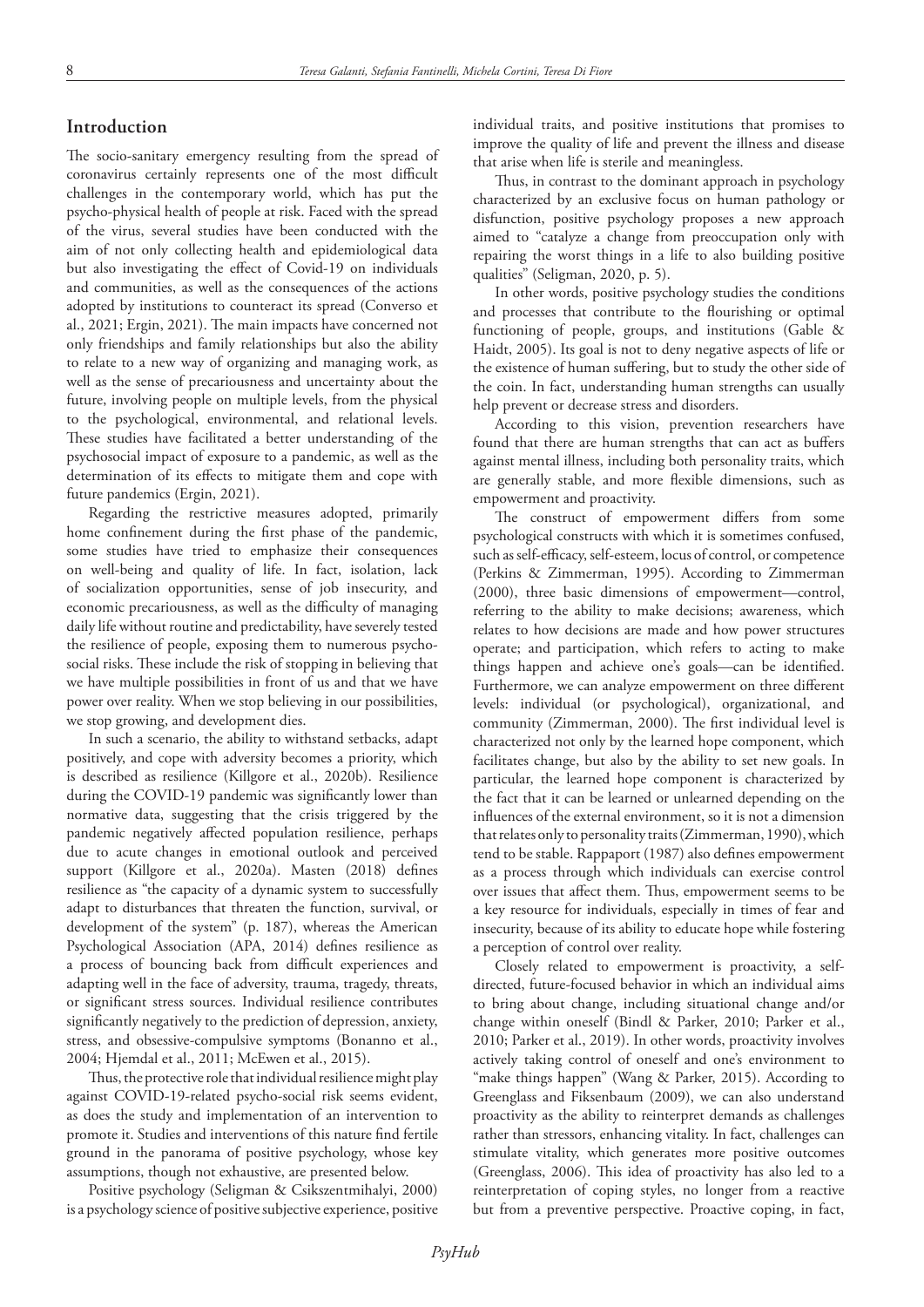is an active construction of opportunities that can positively influence health and well-being (Schwarzer & Knoll, 2003) through the promotion of positive mood and cognitions, especially regarding future events.

From this perspective, the importance of designing an intervention aimed at promoting these adaptive dimensions to cope with the negative psycho-social impact of the COVID-19 pandemic is therefore evident.

## **Aim of the study**

Moving within the framework of positive psychology (Seligman, 2000), we wanted to look at the emergency context, particularly the period of lockdown imposed by the Italian government from March 9 to May 18, 2020, not focusing only on the obvious costs of the psycho-social nature related to it but trying to promote the aspects of opportunity offered by this situation. Considering only the negative aspects, there is the risk of not seeing some characteristics of the human being capable of playing a key role in crisis situations, such as hope, proactivity, resilience, and a sense of power.

Starting from these considerations, this research intervention aimed to investigate whether a self-empowerment intervention can reduce state anxiety and, in turn, reduce its negative effects on well-being. In particular, the self-empowerment intervention was designed as a five-day challenge based on the five letters of the word COVID, each dedicated to a key competence to be developed or enhanced (Communication, Organization, Self-Vision, Information, and Desire).

## **Methodology**

## *Research design*

This study is participatory action research (PAR), a research process to which all participants contribute their unique skills and knowledge and through which all participants learn and are transformed (Borda, O. F., Reason, P., & Bradbury, H. 2006). The choice of this research design can be briefly explained by the dual interests of the research: first, to investigate the level of well-being of Italians in confinement and the associated psycho-social risks; second, to test the effectiveness level of an intervention to promote resilience and empowerment. According to Yeich and Levine (1992), participatory research and the conceptualization of empowerment are related.

For the reasons mentioned above, we developed a selfreport questionnaire and designed an intervention called "the five-day challenge: how to turn a change into a chance."

In particular, the intervention focused on five important dimensions of identity emphasized by the emergency context and restrictive confinement measures: communication, organization, introspection and self-analysis skills, information, and desire.

We decided to implement a triangulated methodology to enrich the data from a dual viewpoint—qualitative and quantitative data together can represent a more comprehensive context (Cortini, 2014).

The qualitative part was implemented by processing the daily diaries completed by the participants. A discourse and an interpretative analysis were performed in line with the grounded theory approach (Glaser & Strauss, 1967) and the traditional exploration of metaphors and key themes in the text.

The quantitative part was implemented through an online questionnaire administrated before and after the intervention, using which we intended to measure the level of well-being and anxiety of participants and verify the relationships among some variables of interest, such as dispositional optimism and proactive coping. In particular, the main hypothesis was that state anxiety (due to the emergency context) can negatively mediate the positive relationship between dispositional optimism and well-being and that an empowerment intervention can mitigate this negative pathway. This hypothesis is in line with the recent literature affirming the greater psychological impact of Covid-19 in terms of reported anxiety and stress (Cao et al., 2020; Solomou & Constantinidou, 2020; Wang et al., 2020).

### *Qualitative methodology*

Regarding the qualitative analysis of the diary content, a theoretical premise was necessary. According to Murray (2000), narrative construction, such as the diary, is a way of making sense of the world. The process of diary writing allows a person to make sense of the constant changes in their lives and to bring order to the disorder. In this sense, the description of some diaries as "documents of life" (Wallin and Adawi, 2018) indicates a "self-revealing record that intentionally or unintentionally yields information regarding the structure, dynamics and functioning of the author's mental life" (Allport, 1942, p. 22). Starting from these premises, we conducted a classic discourse analysis of the diary content (Minnini & Anolli, 2002).

Discourse analysis is a qualitative, interpretative, and constructionist methodology that allows researchers to explore how participants actively construct categories or clusters with respect to the themes being investigated. It considers metaphors and linguistic agency: metaphors are viewed as a tool for thinking, for conceptualization that can expand the view of the research object by creating connections to other themes; linguistic agency refers to the use of lexical and morphological aspects of the linguistic system to result or not result in oneself as a responsible agent. From this perspective, the content of diaries was analyzed, and all linguistic metaphors used to talk about the theme were identified, interpretated, and explained. The idea was to generalize from them the conceptual metaphors they exemplified and to use the results to suggest understandings or patterns of thought that construct or constrain people's beliefs and actions (Galanti, 2021).

### *Participants and procedure*

The sample comprised 309 home-confined Italians, 56 males and 252 females, with Mage (mean age) = 34.11 and SD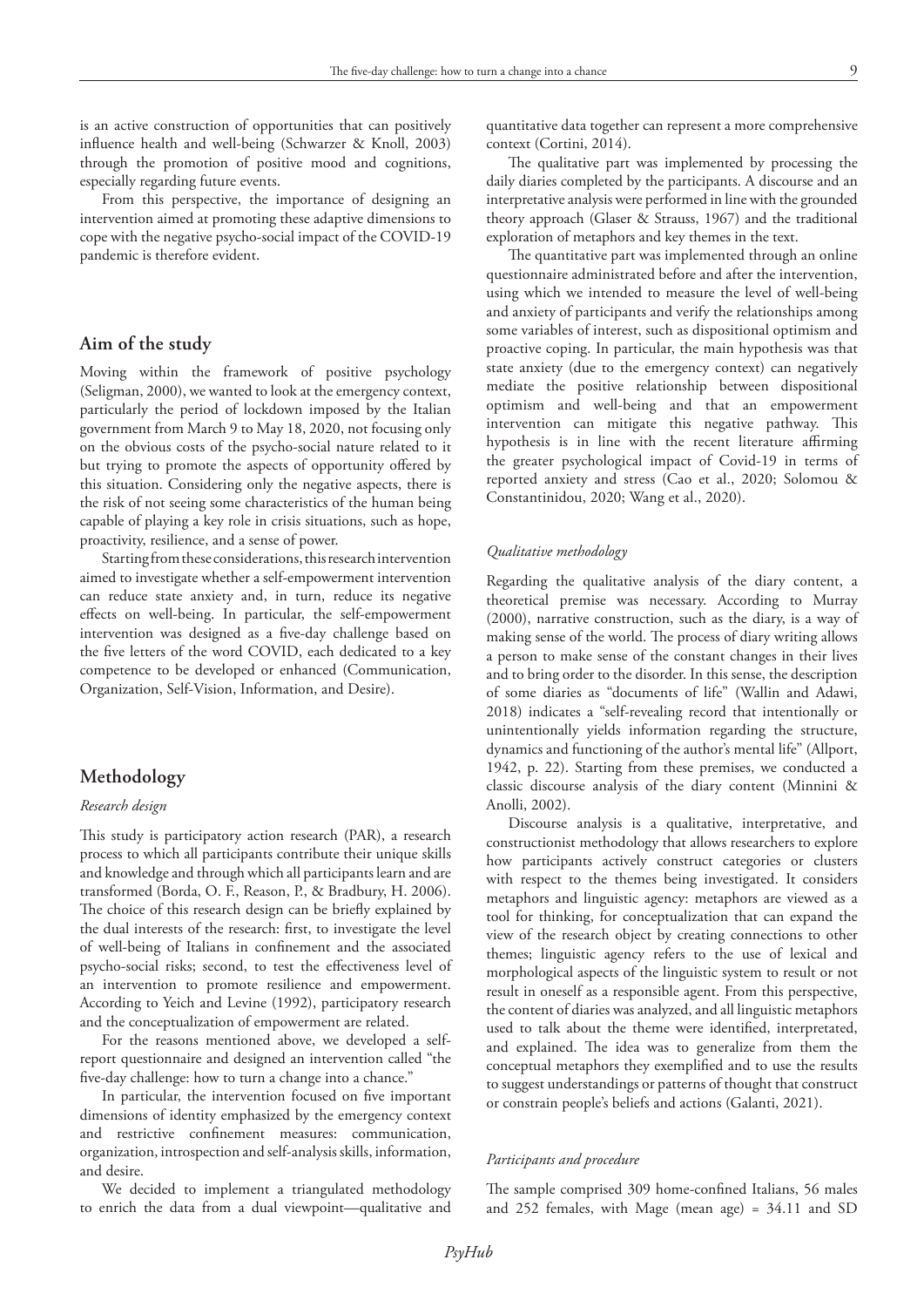(standard deviation) = 12.56. They completed an initial selfreport questionnaire created on the Qualtrics platform and distributed through social media (i.e., LinkedIn, Facebook, and Instagram).

The research conformed to the Declaration of Helsinki of 1995 (and following revisions), and all ethical guidelines were followed as required for conducting human research, including adherence to the legal requirements of the study country. The participants gave their informed consent prior to participating in the research session and agreed to complete the questionnaire anonymously. No treatment, including medical, invasive diagnostics, or procedures causing psychological or social discomfort, was administered to the participants. Moreover, participation was voluntary without any reward.

For five days, the participants received an email containing a challenge to complete during the day. The first challenge focused on the need for relationships, partly denied by the lockdown experience. The participants were asked to call a person they had not heard from the beginning of the pandemic. Furthermore, every day, the participants received an invitation to write an experience diary, which comprised a short survey on a Google module platform created to not only explore their experiences with respect to the day's challenge but also to their state of well-being.

Finally, each day the diary provided the participants with insights into the day's challenge. Our idea was to "walk" with them and support their reactivation. After five days, the participants re-completed the stress and well-being section of the questionnaire to see the expected positive effect of the challenge.

#### *Measures*

In addition to the socio-demographic items (gender, age, education, current occupation, and presence of children under 14 years of age), the questionnaire also included the measures described below. Well-being was assessed using *Goldberg's short general health questionnaire* (GHQ 12) (e.g., "I have enough physical energy to face the day") (Goldberg & Illier, 1979). The locus of control was measured with a brief version of *Levenson's Locus of Control Scale* (Sapp & Harrod, 1993), comprising nine items evaluated using a 5-point Likert scale (from 1 = "Strongly disagree" to 5 = "Strongly agree") (e.g., "the possibility of success in life is mainly due to the help of others").

Dispositional optimism was measured with Scheier et al.'s (1994) *Revised Life Orientation Test* (LOT-R), a Likert scale comprising six items (from 1 = "Strongly disagree" to 6 = "Strongly agree") (e.g., "In times of uncertainty, I usually expect the best"). Finally, the Italian version of Spielberger et al.'s (1983) *STAI-Y* was assessed to measure state anxiety (form 1) and trait anxiety (form 2) (Pedrabissi & Santinello, 1989).

#### *Statistical analysis*

Before analyzing the data, the validity and reliability of the scales were assessed. Once established that all measures in this study had reliability and validity values in accordance with the cut-offs usually followed in research (Hair et al., 2018), the

descriptive statistics and correlations among the major study variables were calculated.

To perform the mediation analysis, a Statistical Package for Social Science (SPSS) macro called PROCESS, described by Preacher and Hayes (2004), was used, which incorporated the traditional approach (e.g., the Sobel test) and the approach developed by Baron and Kenny (1986) to quantify the indirect effects of the predictor on the dependent variable with the bootstrap approach.

# **Results**

### *Quantitative results*

Descriptive statistics, Cronbach's alphas, and correlation analysis among variables are listed in Table 1. All variables were correlated in the expected direction. Dispositional optimism was found to be positively related to well-being and internal locus of control and negatively related to anxiety. In contrast, state anxiety was negatively related to dispositional optimism, well-being, and internal locus of control.

**Tab. 1***.* Descriptive statistics, Cronbach's alphas, and correlations among the study variables

|                  | 1       | 2       | 3        | 4         |
|------------------|---------|---------|----------|-----------|
| $1. STAI_Y(2)$   | (.79)   | $-39**$ | $-46**$  | $-.193**$ |
| 2. WELL-BEING    |         | (.78)   | $.35***$ | $.30**$   |
| 3. DISP OPTIMISM |         |         | (.87)    | $.30**$   |
| 4. INT LOC       |         |         |          | (.79)     |
| M                | 43.92   | 4.51    | 4.20     | 4.20      |
| <b>SD</b>        | 12.42   | 0.83    | .91      | .58       |
| <b>SKEWNESS</b>  | .201    | $-413$  | .151     | $-.277$   |
| <b>KURTOSIS</b>  | $-.746$ | $-.231$ | $-.161$  | .134      |

*Note \**= p < 0.05; \*\* = p < 0.01.

Path analysis performed using the SPSS macro PROCESS (Preacher & Hayes, 2004) was used to test the hypotheses. The first mediation was tested using Model 4 of Preacher and Hayes (2004); the graphical representation of the model is shown in Figure 1.

First, dispositional optimism was found to be positively associated with well-being (Direct effect .19, SE .05). However, this positive association was significantly partially mediated in a negative way by state anxiety (Indirect Effect 0.13, SE .03, LLCI .069, and ULCI .191).

This result confirmed the first hypothesis and supported the second hypothesis, which is related to the efficacy of an intervention to reduce the level of anxiety generated by the emergency context, primarily by confinement measures adopted during the first pandemic wave.

To test the longitudinal effects after the intervention phase, a repeated measures ANOVA (within subjects) was performed. As shown in Figure 2, a statistically significant effect of intervention was proposed on anxiety level reduction (F (1,64)  $= 557.23$ , p = .000).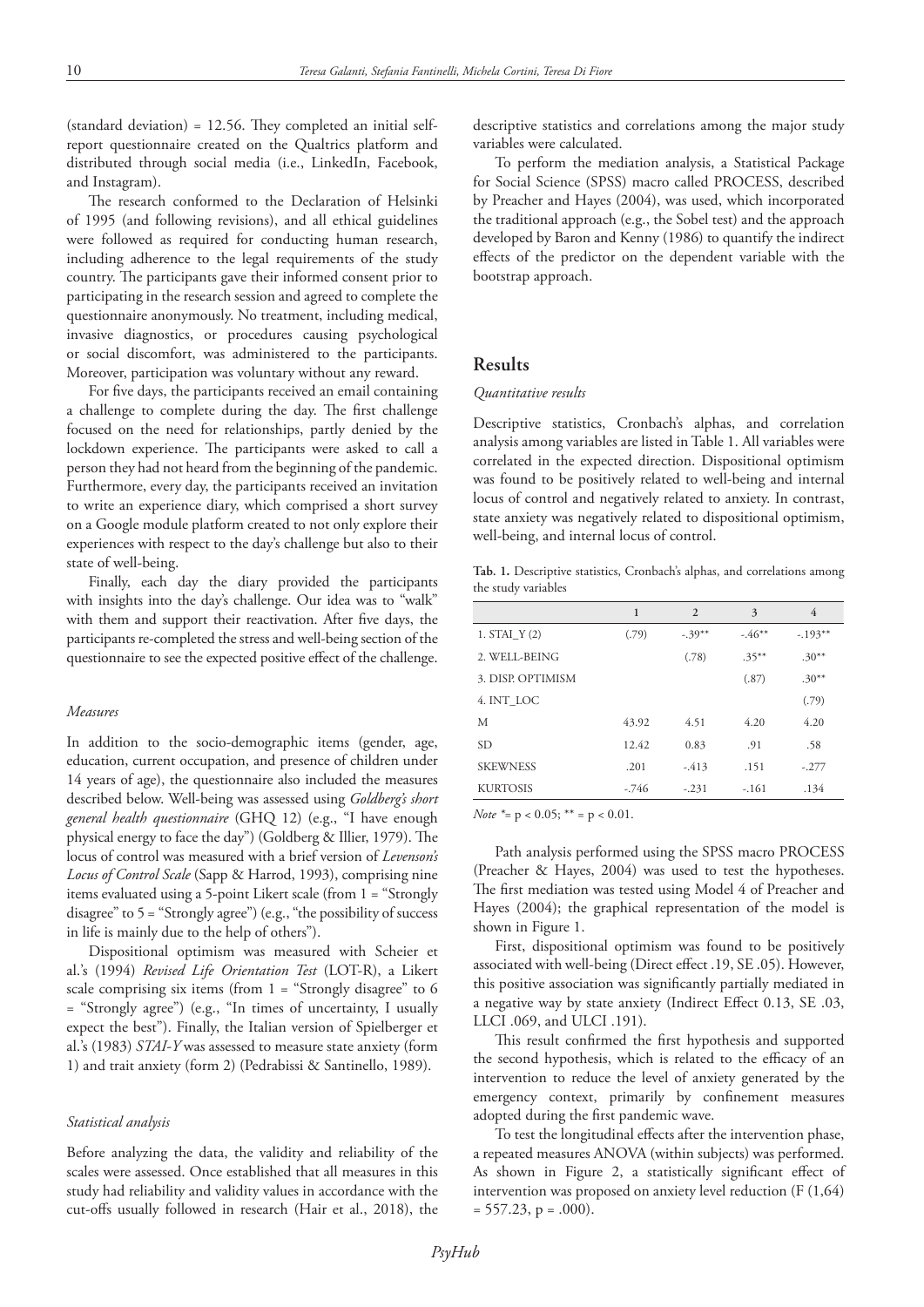



**Fig. 2**. ANOVA within subjects T1-T2



At time 1, there were higher levels of anxiety among the participants (means =  $42$ ,  $67$ ,  $SD = 11.52$ ) compared to time 2 (mean =  $17.53$ , SD =  $6.37$ ). The extraordinary significance of this second result is, at least partly, attributable to the timeliness of the intervention. Thus, *the five-day challenge* could be seen by the participants as an operational guide to restart in small but daily steps to contrast the feeling of learned helplessness (Seligman, 1972) with the real possibility of selfempowerment (Zimmerman, 2000).

However, regarding the impact of our intervention on wellbeing, no statistically significant changes were found. This result is, at least partly, explained by the short duration of the proposed intervention (only five days), which could positively affect state anxiety but not as much the overall sense of well-being.

#### *Qualitative results*

For the qualitative analysis of the participants' diaries, a classic discourse analysis (Minnini & Anolli, 2002) was conducted, which is a qualitative, interpretative, and constructionist methodology that allows the exploration of how participants actively construct categories, or clusters, regarding the investigated themes.

In this study, four thematic clusters were identified: self-knowledge, planning, well-being, and gratitude. "Communicating is not dialoguing with someone, but it is first of all admitting to oneself that one is not alone in the world" (diary no. 89) and "It was extremely liberating to speak to oneself, to suddenly take a new perspective on oneself" (diary no. 56) are a few examples of the self-knowledge cluster.

The planning cluster is compared with a *sharp weapon* (diary no. 20), capable of breaking down mountains (diary no. 9), or to a faithful companion who can help you in times of difficulty (diary no. 39). Emblematic, in a positive key, is the frequent recourse to words and expressions such as "gift for oneself," "liberating," "resize," and "like a caress" in referring to the lived experience and the possibility of reflection and introspection on the day spent by writing a simple diary page. Finally, the last theme is related to the ability to recognize the gifts received, the good of each experience, and the possibility of feeling gratitude. "This time is trying to teach me to live unpretentious every day and to be grateful for everything that, incredibly, happens." (diary no. 154).

Furthermore, the contents of the diaries were analyzed with a quantitative methodology using the statistical software T-Lab, which is capable of returning a mapping of the characterizing contents.

An automatic analysis of the content was performed, which starts from the idea that the more we refer to specific language families in speaking, the more these concepts are active in our minds.

The first thing T-Lab allows us to achieve with textual material is to analyze word occurrences and cooccurrences. The software output shows in the middle the most cited word and all around the words that co-occur the most with it, according to an association index: the Cosine coefficient; in graphical terms, the more two words co-occur, the closer they are in the dimensional space (Cortini & Tria, 2014). It is always possible to "dialog" with the software and ask to put in the middle a specific word of interest for the user to have a graphical representation of its associations; in this sense, T-Lab can assist the user in following both an automatic analysis path and a customized path.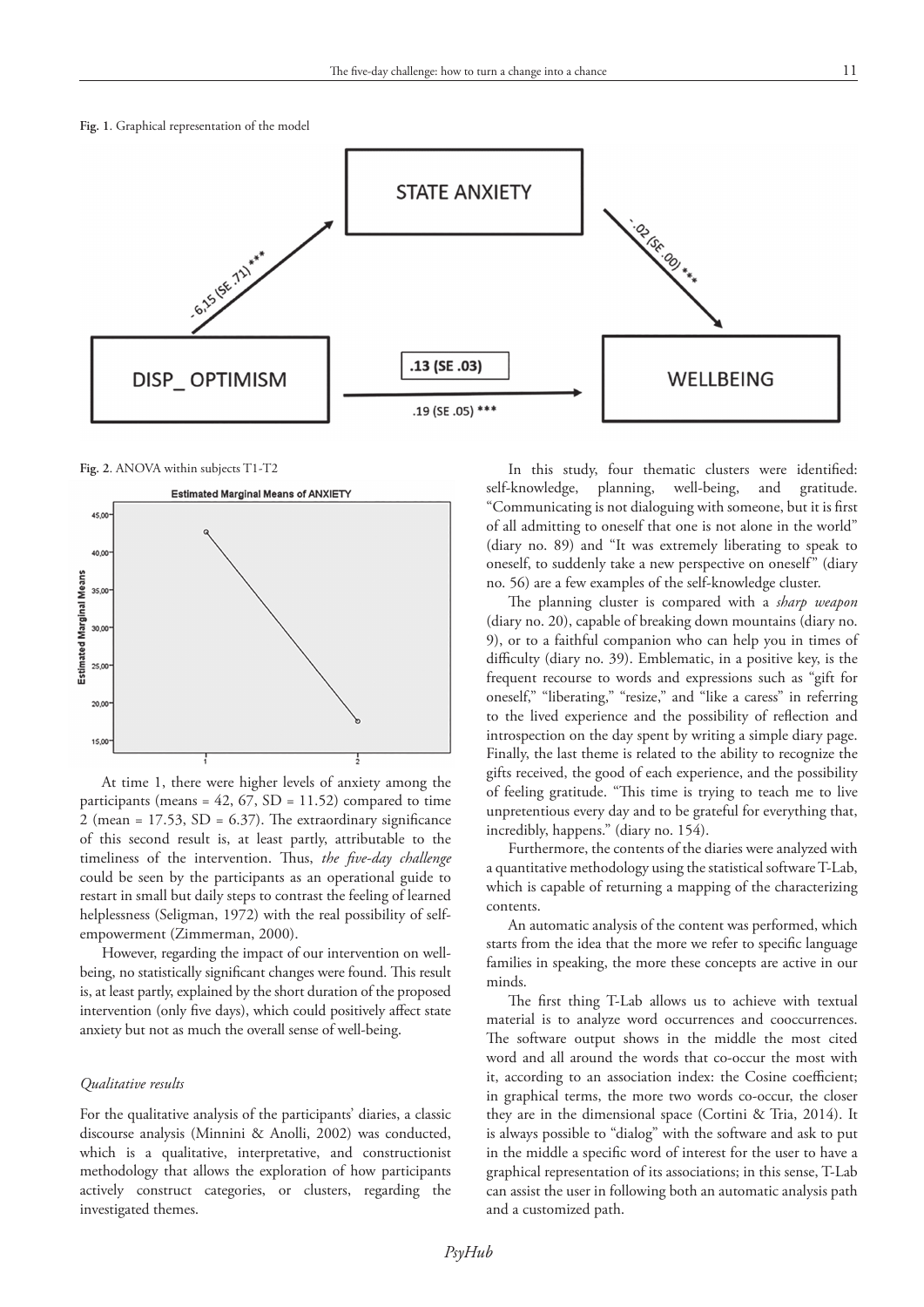Moreover, T-Lab allows us to obtain the phrase in which the two words co-occur, and this cue is particularly useful in terms of the mixed method, because just with a click, you get the original textual material, which can be analyzed by discourse analysis. We checked occurrences and co-occurrences, setting a frequency threshold of four. As Figure 3 shows, the value association of the thematic elements is graphically represented in terms of the distance from the keyword in the center.

The most common lemmas in the diaries were "beautiful" (Figure 3), associated with other keywords such as "wish" (Cosine, 0.26), "perspective" (Cosine, 0.23), "to share" (Cosine, 0.22), and "positive" (Cosine, 0.20), in line with what emerged from the discourse analysis. Table 3 reports the coefficient of Cosine and Chi² of co-occurrence with the lemma "beautiful."

**Fig. 3**. Co-occurrence with the lemma BEAUTIFUL



**Tab. 2**. Coefficient of Cosine and Chi² of co-occurrence with lemma BEAUTIFUL

| <b>LEMMA</b> | <b>COEFF</b> | C.E.(A) | C.E(AB) | CHI <sup>2</sup> |
|--------------|--------------|---------|---------|------------------|
| wish         | 0.261        | 13      | 6       | 5.107            |
| perspective  | 0.234        | 4       | 3       | 7                |
| To share     | 0.222        | 8       | 4       | 1.697            |
| Positive     | 0.201        | 15      | 5       | 1.39             |
| Time         | 0.224        | 31      | 8       | 0.436            |
| To search    | 0.221        | 18      | 6       | 1.697            |
|              |              |         |         |                  |

*Note.* C.E.(A)= occurrence; C.E.(AB) co-occurrence

Other important lemmas that occurred frequently were "work" (Figure 4), associated with the word "satisfaction" (Cosine, 0.20); "experience" (Cosine, 0.25), "understand," "home" (Cosine, 0.20), and finally, the word "I" (Cosine, 0.14). This last association (Work-I) are powerful in showing how work represents an essential dimension of people's identities. The need for experience and knowledge, the urge to understand, and finally, the desire for personal work satisfaction appeared evident from the analysis of the diaries, as the need to safeguard work-life balance also seemed evident. Table 4 reports the coefficient of Cosine and Chi² of co-occurrence with the lemma "work."





**Tab. 3**. Coefficient of Cosine and Chi² of co-occurrence with lemma WORK

| <b>LEMMA</b>  | <b>COEFF</b> | C.E.(A) | C.E(AB)        | CHI <sup>2</sup> |  |
|---------------|--------------|---------|----------------|------------------|--|
| Satisfaction  | 0.2          | 10      | $\overline{c}$ | 4.675            |  |
| Experience    | 0.25         | 6       | $\overline{c}$ | 9.92             |  |
| To understand | 0.18         | 4       | 1              | 3.241            |  |
| Home          | 0.2          | 10      | $\overline{c}$ | 4.675            |  |
|               | 0.141        |         |                | 2.275            |  |

*Note. C.E.(A) = occurrence; C.E.(AB) co-occurrence*

Finally, a personalized analysis was conducted, asking the software to map the co-occurrences with the word "future" (Figure 4). This choice can be explained by the research interest in investigating how the created intervention helped people to assume an attitude of openness and trust toward the future.

First, the lemma "future" was associated with the lemmas "hope" (Cosine, 0.45), "thanks" (Cosine, 0.31), and "positivity" (Cosine, 0.22). These are keywords in the field of positive psychology for their relation to the possibility of reversing the situation and grasping the positive side of each day.

Second, the association with the words "to learn" (Cosine, 0.22) and "to look at" (Cosine, 0.2) refer to two opportunities to be grasped despite the limitations imposed by the lockdown. In addition, these associations seemed to confirm what emerged from the discourse analysis: most participants affirmed that they had learned considerably from everyday challenges, especially in terms of self-awareness. Table 5 reports the coefficient of Cosine and Chi² of co-occurrence with the lemma "future."

**Tab. 4**. Coefficient of Cosine and Chi² of co-occurrence with lemma FUTURE

| <b>LEMMA</b> | <b>COEFF</b> | C.E.(A) | C.E(AB)        | CHI <sup>2</sup> |
|--------------|--------------|---------|----------------|------------------|
| Hope         | 0.452        | 12      |                | 31.494           |
| Thanks       | 0.31         | 13      | 5              | 11.753           |
| To learn     | 0.224        | 4       | $\overline{c}$ | 6.859            |
| Positivity   | 0.224        | 4       | 2              | 6.859            |
| To look at   | 0.2          | 21      | 4              | 1.882            |

*Note.* C.E.(A) = occurrence; C.E.(AB) co-occurrence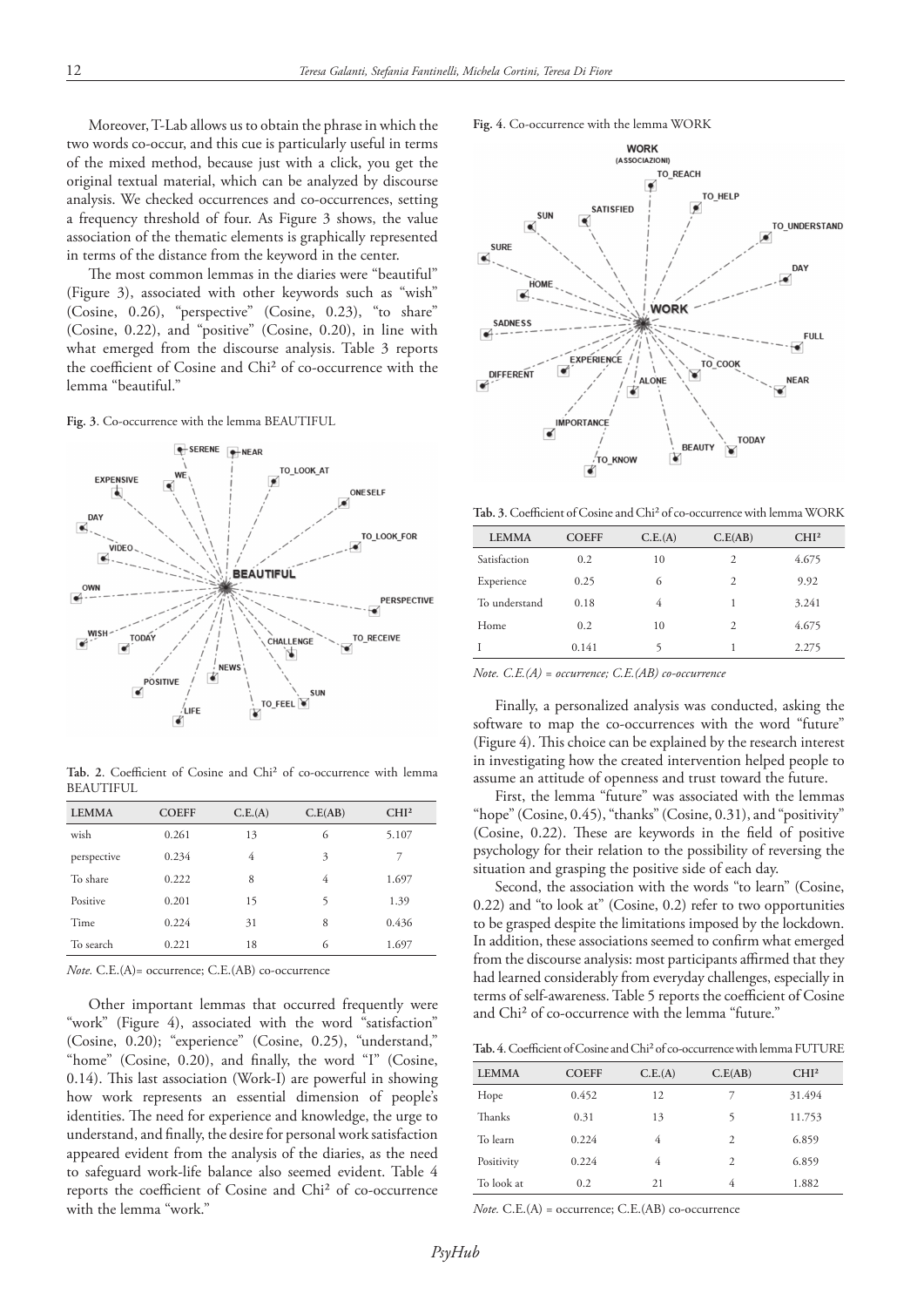



## **Discussion**

The present study intended to investigate the level of wellbeing of Italians during the first lockdown (March–May 2020), considering not only the negative impact of the pandemic but also the personal resources that can mitigate these effects, such as empowerment. The COVID-19 pandemic has impacted our society at different levels and with different intensities, affecting human and social capital, which is impossible to address through a simple adaptation of the situation.

Isolation, the absence of routine and predictability, has weakened people's resilience, convincing them that they have little or no power over reality. This condition seems to recall the well-known learned helplessness theory (Seligman, 1972), according to which individuals show more stress when faced with traumatic situations they cannot control as compared to the case of equivalent controllable trauma. Thus, the COVID-19 pandemic can be reasonably considered an unpredictable and uncontrolled trauma against which the participants of this action research—and, more generally, the Italians—found themselves unprepared and shocked.

In contrast, it should be seen as an opportunity to progress and "bounce forward" through adaptation and transformation. Thus, individual and collective resilience can play a strategic role in strengthening people and mobilizing their creativity to deal with the crisis (Killgore et al., 2020a)

Moving within the framework of positive psychology, this participatory action research aimed to promote a different way of looking at the COVID pandemic and the restrictive measures adopted to contain the spread of the virus: an opportunity to look at this crisis as a chance to learn and develop individual and collective resources, above all empowerment and proactivity.

Several recent studies have highlighted the role played by personality traits in predicting the impact of COVID-19 on people's behaviors and well-being (Carvalho et al., 2020; Prentice et al., 2020; Rettew et al., 2021). In this study, we aimed to investigate how a positive trait such as dispositional optimism can improve the well-being of Italians in the lockdown. This is because extroversion, the macro factor that also includes dispositional optimism, is generally associated with lower levels of perceived stress (Jackson & Schneider, 2014; Schneider et al., 2012). Yet, our first result suggests something else. If the positive relationship between dispositional optimism and wellbeing is confirmed, it also determines how the state of anxiety experienced by Italians during the lockdown is configured as a threat to the aforementioned relationship.

A possible explanation for this result (i.e., the fact that a state of situational anxiety can negatively mediate the impact of a stable trait on well-being) can be found in social isolation, which characterizes the home-confinement period. According to Liu et al. (2021), individuals with high dispositional optimism, particularly those with high levels of activity and sociability qualities, might not be as effective in controlling their environment once the social aspect is removed. Starting from the consideration that the pandemic is a "golden age for introverts", *the five-day challenge* invites Italians to metaphorically open the doors to react to a progressive closure that began as an imposition and risked becoming, albeit unconsciously, a choice. The importance of being open to communication emerged from the participants' experiences, parallel to the awareness that listening to each other is "the most human need we have" (diary no. 89). At the same time, the communication challenge forced the participants to step out of their "own little garden" (diary no. 92), taking on a different perspective and feeling "connected and less alone" (diary no. 45). Finally, the most hoped-for result is achieved: awakening the planning and desire to take charge of one's daily life. We believe that the satisfaction of the need for a relationship might have opened up the possibility of wishing for a different routine in which an individual does not passively undergo the passage of time but himself becomes a promoter of change. In other words, the five-day challenge was designed to accompany the participants day after day in the progressive rediscovery of personal resources to be put in place against the sense of helplessness favored by this situation. It was then configured as a trip of progressive reappropriation of the ability to manage their own time and achieve the desired objectives through the promotion of empowerment and proactivity, specifically proactive coping.

If dispositional optimism is a personality trait that is stable and not upgradeable, the abovementioned resources can be learned and, more importantly, re-learned. *The five day challenge* question participants on different dimension of life (communication, organization, self-reflection, information, and desire) to promote self-empowerment, that is, the ability of gaining or assuming power on your life and reality, and proactive coping. According to Greenglass and Fiksenbaum (2009), proactive coping plays a determinant role in the vision of life, which involves positive feelings and aspirations about future events. Thus, the urgency of promoting a proactive coping style appears even more evident in crisis contexts, where uncertainty and unpredictability threaten the ability to imagine a better future. The last two proposed challenges move in this direction: the participants were asked to write a letter to their future selves (challenge no. 4) and to choose a destination (challenge no. 5), with respect to which they become aware of the resources and obstacles along the way. Thus, we wanted to promote a process of reflection in the participants, according to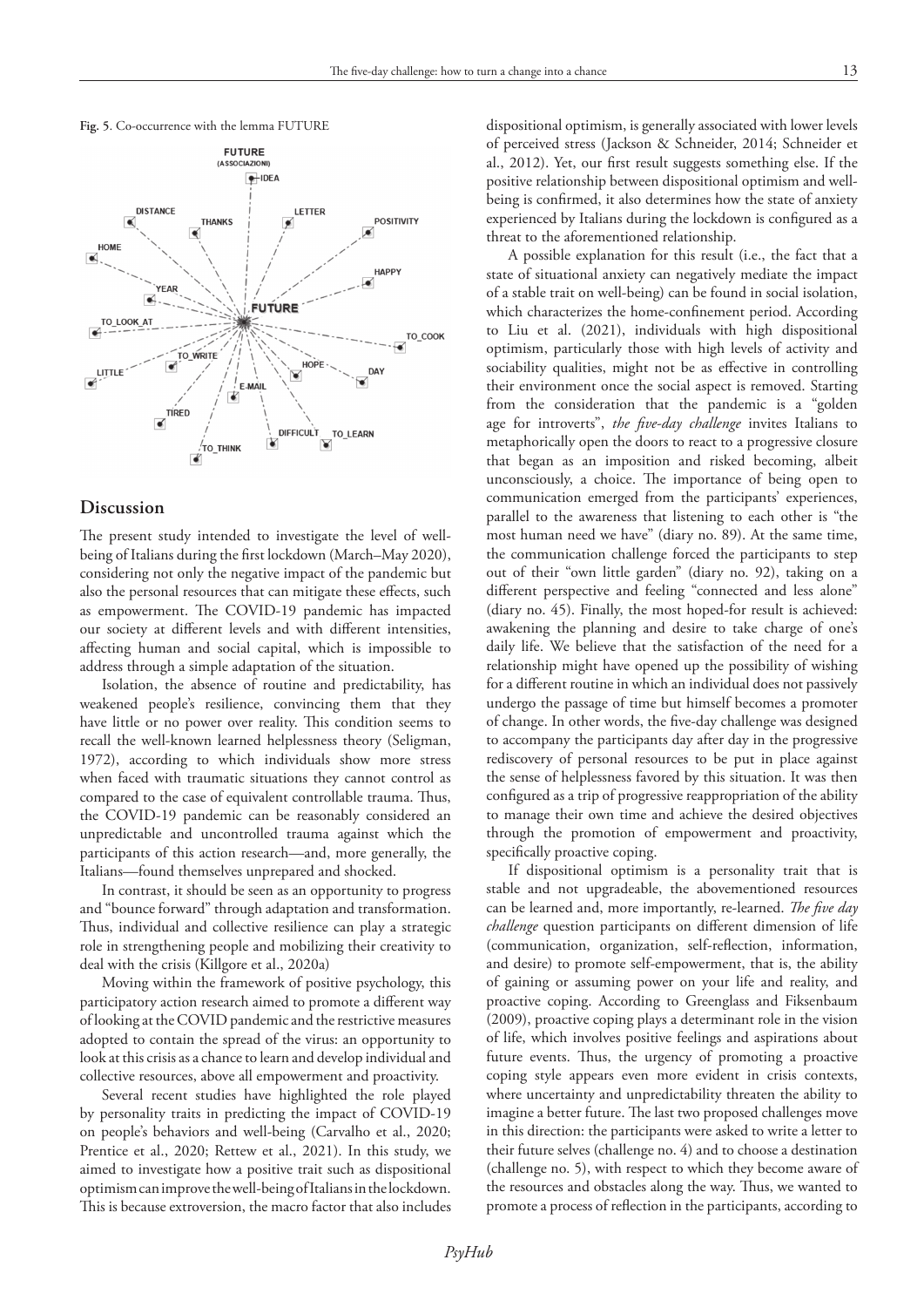previous learning theories, which have shown that individuals learn through reflection on their experiences (Kolb, 1984; Korthagen, 2005, Mezirow, 1990; Schon, 1983). We believe that promoting self-reflection on the situation, as the personal response to it, can positively influence first the intention and then the implementation of proactive behaviors.

# **Limits and future perspective**

This study has some limitations. First, the survey items were selected based on the literature review and qualitative investigations conducted by our team; thus, some relevant aspects of daily living might not have been included. Regarding the socio-demographic variables, future research should examine the different impacts of anxiety on the relation between dispositional optimism and well-being, underlining whether there are some categories to which individuals are more susceptible. Among the main limitations of the study, we indicate the convenience sample is susceptible to biases, including, for instance, the fact that the data collection and participant recruitment took place online. Another limitation is the use of self-report scales for data collection, with few variables measured, which limits construct validity.

Furthermore, in this study, we adopted a longitudinal research design to test the positive effect of our intervention on anxiety level reduction, but the time lapse of five days can be too short a temporal interval. However, the obtained positive results can be seen as confirmation of the genuineness of this choice, which can be characterized as a timely and easy-to-use choice.

Finally, regarding the future perspective of this study, it can be interesting to investigate the possibility of extending the fiveday challenge to other contexts and populations, for example, to long-term patients, who live under a transitory condition of powerlessness, or even to workers and organizations struggling with outplacement transitions. Regarding this last point, we think of the models of protean and boundaryless career based on the assumption that the diversification of experiences and the multiplication of opportunities for learning and strengthening one's skills contribute to increasing the ability of individuals to become employable (Arthur et al., 1999).

# **Conclusion**

This study aimed to highlight, in the field of positive psychology, the strategic role played by proactivity and selfreflection in the process of reacquiring the ability to desire that makes real individual development first conceivable and then possible. The analyses of both quantitative and qualitative data reveal the effectiveness of the research methodology used. Furthermore, the primary purpose of this PAT was undoubtedly to intervene in favor of a recovery of individual planning and a progressive reappropriation of the feeling of power undermined by the emergency period. The five-day challenge seemed to be a practical and operative intervention

to promote self-empowerment in various situations dominated by uncertainty, which require considerable efforts in terms of resilience and reappropriation of meaning. The study aimed to offer the participants a chance: to be able to see, behind the undoubted limits of the crisis, the different opportunities, such as in terms of growth and self-knowledge. From the perspective of stress management, health promotion can be realized by empowering people to take control of their lives. In fact, "healthy" choices seem to reflect an empowered individual capable of controlling stress and making decisions that have long-term benefits.

## **Author Contributions**

The authors contributed equally to this manuscript.

### **Compliance with Ethical Standards**

#### **Conflict of interest**

The authors declare that they have no competing interests.

## **Funding**

The author(s) received no financial support for the research, authorship, and/or publication of this article.

### **Ethical approval**

All procedures performed in studies involving human participants were in accordance with the ethical standards of the institutional and/or national research committee and with the 1964 Helsinki declaration and its later amendments or comparable ethical standards.

# **References**

- Allport, G. W. (1942). *The use of personal documents in psychological science*. Social Science Research Council Bulletin.
- APA.org, The Road to Resilience. (2014). Retrieved (June 2020) from: https://www. apa.org/helpcenter/road-resilience.aspx
- Arthur, M. B., Inkson, D., & Pringle, J. (1999). *The new careers: Individual action and economic change*. Sage. doi: 10.4135/9781446218327
- Baron, R. M., & Kenny, D. A. (1986). The moderator–mediator variable distinction in social psychological research: Conceptual, strategic, and statistical considerations. *Journal of Personality and Social Psychology*, *51*(6), 1173. doi: 10.1037//0022- 3514.51.6.1173
- Bindl, U. K., & Parker, S. K. (2010). Proactive work behavior: Forward-thinking and change-oriented action in organisations. In S. Zedeck (Ed.), *American Psychological Association handbook of industrial and organisational psychology* (pp. 567– 598). American Psychological Association.
- Bonanno, G. A. (2004). Loss, trauma, and human resilience: have we underestimated the human capacity to thrive after extremely aversive events? *American Psychologist Journal,* 59(1), 20-8. doi: 10.1037/0003-066X.59.1.20
- Borda, O. F., Reason, P., & Bradbury, H. (2006). Participatory (action) research in social theory: Origins and challen-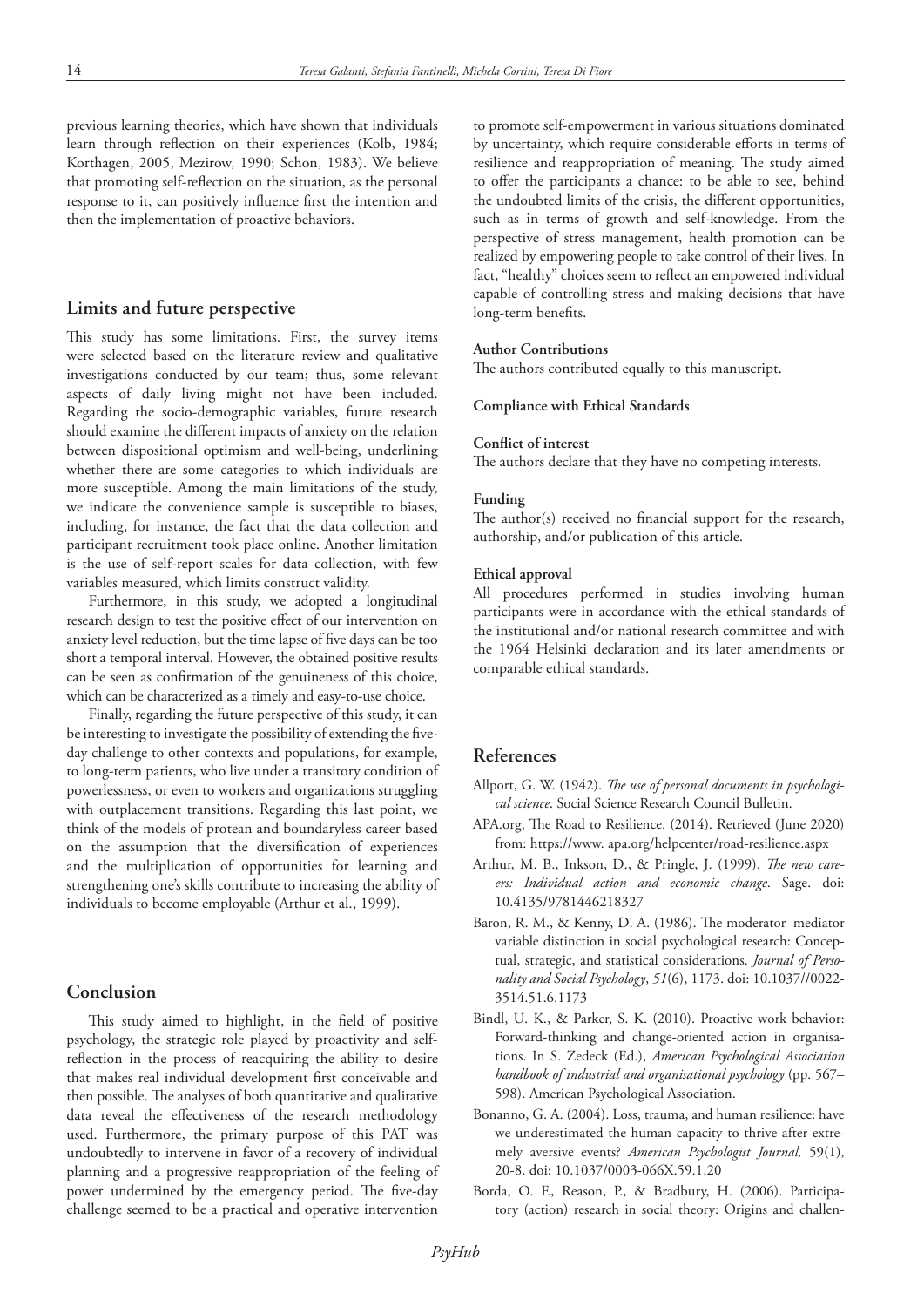ges. Handbook of action research: Participative inquiry and practice, 27-37. ISBN-10: 0761966455

- Cao, W., Fang, Z., Hou, G., Han, M., Xu, X., Dong, J., & Zheng, J. (2020). The psychological impact of the COVID-19 epidemic on college students in China. *Psychiatry Research*, *287*, 112934. doi.org/10.1016/j.psychres.2020.112934
- Carvalho, L. D. F., Pianowski, G., & Gonçalves, A. P. (2020). Personality differences and COVID-19: are extroversion and conscientiousness personality traits associated with engagement with containment measures?. *Trends in Psychiatry and Psychotherapy*, *42*(2), 179–184.
- Converso, D., Bruno, A., Capone, V., Colombo, L., Falco, A., Galanti, T., Girardi, D., Guidetti, G., Viotti, S., & Loera, B. (2021). Working during a pandemic between the risk of being infected and/or the risks related to social distancing: first validation of the SAPH@ W questionnaire. *International Journal of Environmental Research and Public Health*, *18*(11), 5986. doi: 10.3390/ijerph18115986.
- Cortini, M. (2014). Mix-method research in applied psychology. *Mediterranean Journal of Social Sciences*, *5*(23), 1900– 1900. doi: 10.5901/mjss.2014.v5n23p1900
- Cortini, M., & Tria, S. (2014). Triangulating qualitative and quantitative approaches for the analysis of textual materials: An introduction to T-lab. *Social Science Computer Review*, *32*(4), 561–568. https://doi.org/10.1177/0894439313510108
- Declaration of Helsinki. (1964). World Medical Association.
- Ergin, D. Y. (2021). Development of the psychosocial effects of pandemic scale (PEPS). *European Journal of Education Studies*, *8*, 3. doi: http://dx.doi.org/10.46827/ejes.v8i3.3634
- Galanti, T. (2021). Risk management and learning climate in emergency contexts: A qualitative study. *Sustainability*, *13*(10), 5485.
- Gable, S. L., & Haidt, J. (2005). What (and why) is positive psychology?. *Review of General Psychology*, *9*(2), 103–110. doi:10.1037/1089-2680.9.2.103
- Glaser, B. G., & Strauss, A. L. (2017). *Discovery of grounded theory: Strategies for qualitative research*. Routledge. ISBN 13 978- 0-202-30260-7
- Goldberg, D. P., & Hillier, V. F. (1979). A scaled version of the General Health Questionnaire. *Psychological Medicine*, *9*(1), 139–145.
- Greenglass, E. R. (2006). Vitality and vigor: Implications for healthy functioning.
- Greenglass, E. R., & Fiksenbaum, L. (2009). Proactive coping, positive affect, and well-being: Testing for mediation using path analysis. *European Psychologist*, *14*(1), 29–39.
- Hair, J., Babin, B. J., Anderson, R. E., Black, W. C. (2018). Multivariate data analysis: A global perspective (8th edn.), Pearson Education. ISBN-10 1473756540
- Hjemdal, O., Vogel, P. A., Solem, S., Hagen, K., & Stiles, T. C. (2011). The relationship between resilience and levels of anxiety, depression, and obsessive-compulsive symptoms in adolescents. *Clin. Psychol. Psychother*, *18*(4), 314–321. doi: 10.1002/cpp.719
- Jackson, S. M., & Schneider, T. R. (2014). Extraversion and stress. *Psychology of Extraversion*, 121–131. ISBN: 978-1- 62948-629-1
- Killgore, W. D. S., Cloonan, S. A., Taylor, E. C., & Dailey, N. S. (2020a). Loneliness: A signature mental health concern in the era of COVID-19. *Psychiatry Research*, *290*, 113117. https:// doi.org/10.1016/j.psychres.2020.113117
- Killgore, W. D. S., Taylor, E. C., Cloonan, S. A., & Dailey, N. S. (2020b). Psychological resilience during the COVID-19 lockdown. *Psychiatry Research*, *291*, 113216. doi: 10.1016/j. psychres.2020.113216
- Kolb, D. A. (1984). *Experiential learning: Experience as the source of learning and development*. Prentice-Hall.
- Korthagen, F. A. J. (2005). The organization in balance. *Management Learning*, *36*(3), 371–387. https://doi. org/10.1177/1350507605055352
- Liu, S., Chen, B., & Kuo, A. (2019). Monitoring physical activity levels using Twitter data: Infodemiology study. *Journal of Medical Internet Research*, *21*(6), e12394.
- Masten, A. S. (2018). Resilience theory and research on children and families: past, present, and promise. *Journal of Family Theory & Review*, *10*(1), 12–31. https://doi.org/10.1111/jftr.12255
- McEwen, B. S., Gray, J. D., & Nasca, C. (2015). Recognizing resilience: learning from the effects of stress on the brain. *Neurobiology of Stress*, *1*, 1–11. doi: 10.1016/j.ynstr.2014.09.001
- Mezirow, J. (1990). How critical reflection triggers transformative earning. In: J. Mezirow (Ed.), Fostering critical reflection in adulthood: *A guide to transformative and emancipatory learning* (pp. 1–6). Jossey-Bass.
- Minnini, G., & Anolli, L. (2002). Discorso e conversazione. In: A. Luigi (Ed.), *Psicologia della comunicazione. Bologna: Il Mulino* (pp. 239–269). ISBN 8815084924
- Murray, M. (2000). Levels of narrative analysis in health psychology. *Journal of Health Psychology*, *5*(3), 337–347.
- Parker, S. K., Bindl, U. K., & Strauss, K. (2010). Making things happen: A model of proactive motivation. *Journal of Management*, *36*, 827–856.
- Parker, S. K., Wang, Y., & Liao, J. (2019). When is proactivity wise? A review of factors that influence the individual outcomes of proactive behavior. *Annual Review of Organizational Psychology and Organizational Behavior*, *6*, 221–248.
- Pedrabissi, L., & Santinello, M. (1989). *Verifica della validità dello STAI forma y di Spielberger*. Giunti Organizzazioni Speciali.
- Perkins, D. D., & Zimmerman, M. A. (1995). Empowerment theory, research, and application. *American Journal of Community Psychology*, *23*, 569–579. https://doi.org/10.1007/ BF02506982
- Preacher, K. J., & Hayes, A. F. (2004). SPSS and SAS procedures for estimating indirect effects in simple mediation models. *Behavior Research Methods, Instruments, & Computers*, *36*(4), 717–731. https://doi.org/10.3758/BF03206553
- Prentice, C., Zeidan, S., & Wang, X. (2020). Personality, trait EI and coping with COVID 19 measures. *International Journal of Disaster Risk Reduction*, *51*, 101789.
- Rappaport, J. (1987). Terms of empowerment/exemplars of prevention: Toward a theory of community psychology. *American Journal of Community Psychology*, *15*, 121–144. doi: 10.1007/ BF00919275
- Rettew, D. C., McGinnis, E. W., Copeland, W., Nardone, H. Y., Bai, Y., Rettew, J., ... & Hudziak, J. J. (2021). Personality